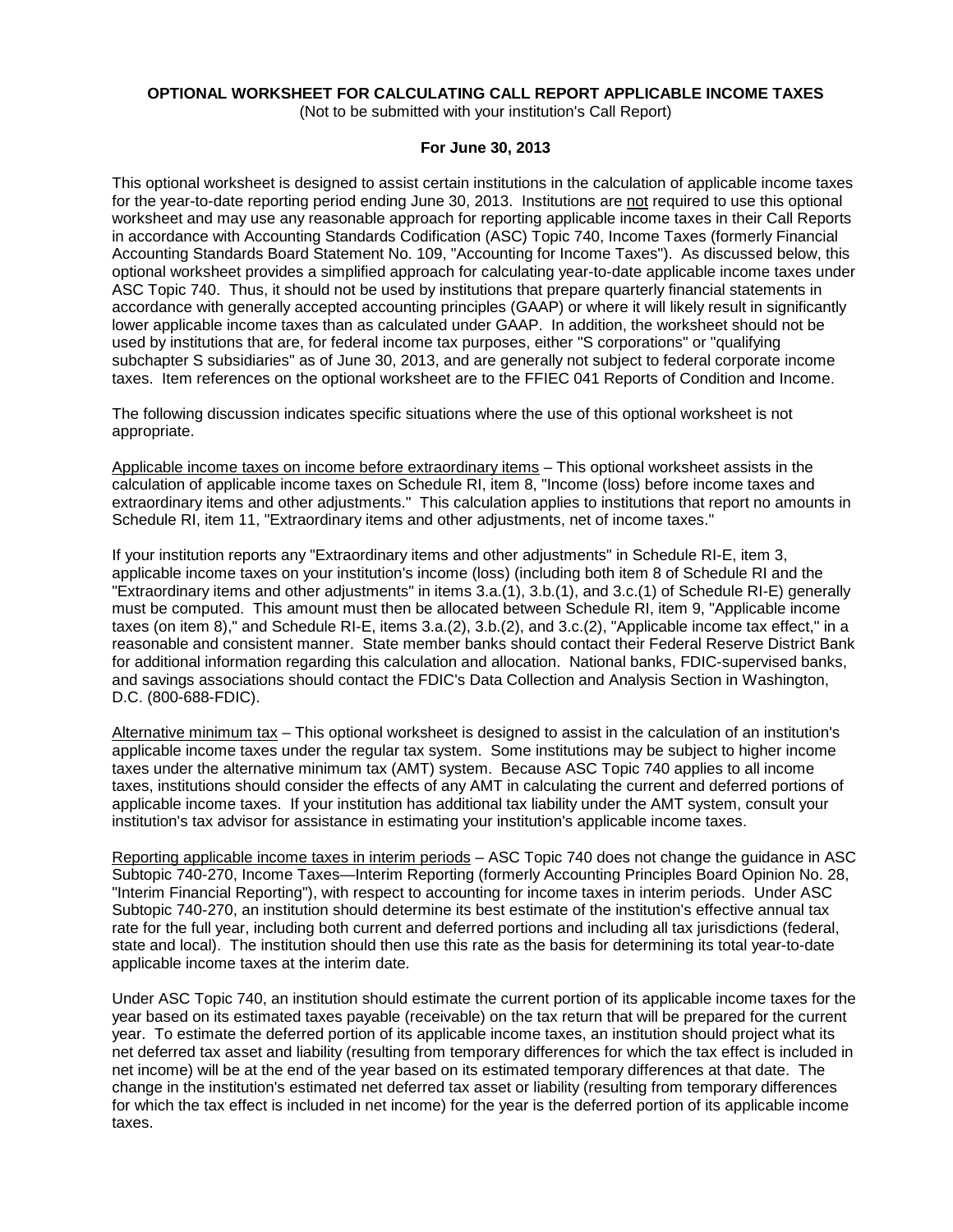To arrive at the estimated annual effective tax rate, an institution should divide its estimated total applicable income taxes (current and deferred) for the year by its estimated pretax income for the year (excluding extraordinary items). This rate would then be applied to the year-to-date pretax income to determine the year-to-date applicable income taxes at the interim date.

Many institutions, or their parent holding companies, will perform the calculation of income tax expense in accordance with ASC Topic 740, including ASC Subtopic 740-270, when preparing their quarterly GAAPbased financial statements. These institutions should determine their applicable income taxes for the yearto-date reporting period covered by the Call Report in a similar manner. Accordingly, these institutions should not use this worksheet.

In contrast, some institutions may not have determined their interim period income taxes using the estimated annual effective rate. For these institutions, estimating the annual effective tax rate under the liability method may be difficult. These institutions may find it less burdensome to estimate their year-to-date applicable income taxes based upon their deferred tax asset or liability balances at the end of the quarter, rather than projecting these amounts through the end of the year. This optional worksheet follows this approach. An institution may use this approach if it will not likely result in significantly lower year-to-date applicable income taxes than as calculated under ASC Topic 740, including ASC Subtopic 740-270. Otherwise, an institution should follow some other reasonable approach for calculating applicable income taxes in interim periods in accordance with ASC Topic 740, including ASC Subtopic 740-270.

\* \* \* \* \* \* \* \* \* \* \* \* \* \* \* \* \* \* \* \* \* \* \* \* \* \* \* \* \* \* \* \*

CALCULATION OF SCHEDULE RI, ITEM 9, "APPLICABLE INCOME TAXES (ON ITEM 8)" UNDER THE REGULAR TAX SYSTEM [Applicable income taxes on Item 8 include both amounts currently due (or refundable) calculated in Section A and deferred income taxes calculated in Section B.]

| Α.   | Income taxes due (refundable) for the year to date<br>(i.e., current portion of applicable income taxes)                                            |  |
|------|-----------------------------------------------------------------------------------------------------------------------------------------------------|--|
| A.1. | Schedule RI, Item 8, "Income (loss) before income taxes and extraordinary                                                                           |  |
|      | A.2. Schedule RI, Memorandum Item 3, "Income on tax-exempt loans                                                                                    |  |
|      | A.3. Schedule RI, Memorandum Item 4, "Income on tax-exempt securities                                                                               |  |
|      | A.4. Other income included in Schedule RI, Items 1, 5, and 6, (if any) which is                                                                     |  |
| A.5. | Other income not included in Schedule RI, Item 8, (if any) which is subject to                                                                      |  |
|      | A.6. Schedule RI, Memorandum Item 1, "Interest expense incurred to carry<br>tax-exempt securities, loans, and leases acquired after August 7, 1986, |  |
|      | A.7. All other expenses included in Schedule RI, Item 8, that are not deductible                                                                    |  |
| A.8. | Other expenses not included in Schedule RI, Item 8, that are deductible for                                                                         |  |
|      |                                                                                                                                                     |  |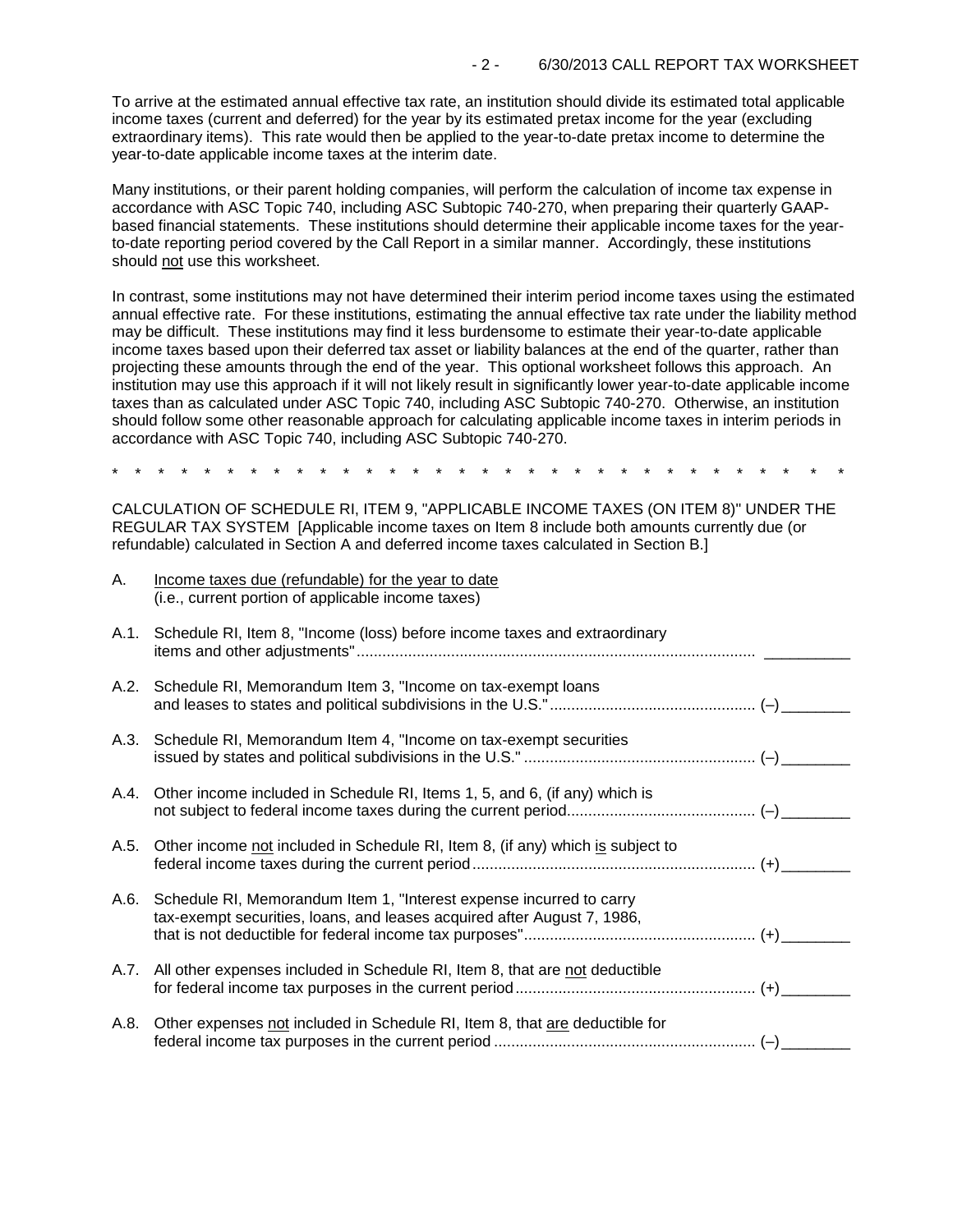|    | A.9. Year-to-date income currently subject to federal income taxes before state<br>and local income taxes (Line A.1 minus Lines A.2, A.3, A.4, and A.8,                                                                                                                                                           |              |
|----|-------------------------------------------------------------------------------------------------------------------------------------------------------------------------------------------------------------------------------------------------------------------------------------------------------------------|--------------|
|    | A.10. State and local income taxes due (refundable) for the year to date<br>(If the state and local tax laws applicable to your institution do not differ<br>significantly from federal income tax laws, an estimate of state and local<br>income taxes can be obtained by multiplying Line A.9 by the applicable |              |
|    |                                                                                                                                                                                                                                                                                                                   |              |
|    |                                                                                                                                                                                                                                                                                                                   | $\times 2$   |
|    |                                                                                                                                                                                                                                                                                                                   |              |
|    | A.13. Net operating loss (NOL) carryforwards available at January 1, 2013,<br>to offset annualized federal taxable income (amount reported on this line                                                                                                                                                           |              |
|    | A.14. Annualized income currently subject to federal income taxes                                                                                                                                                                                                                                                 |              |
|    | A.15. Annualized federal income taxes currently due (refundable) on amount<br>shown on Line A.14 (Calculate this amount using the "Federal Income                                                                                                                                                                 |              |
|    |                                                                                                                                                                                                                                                                                                                   | $\times 0.5$ |
|    | A.16. Year-to-date federal income taxes currently due (refundable) on amount                                                                                                                                                                                                                                      |              |
|    |                                                                                                                                                                                                                                                                                                                   |              |
|    | A.18. State and local income taxes due (refundable) for the year to date                                                                                                                                                                                                                                          |              |
|    | A.19. Total income taxes currently due (refundable) for the year to date                                                                                                                                                                                                                                          |              |
| В. | Deferred income tax expense (benefit) for the year to date                                                                                                                                                                                                                                                        |              |

(i.e., deferred portion of applicable income taxes)

This section provides guidance for the determination of the deferred portion of applicable income taxes for the year to date under ASC Topic 740. This calculation considers federal, state and local income taxes.

Deferred income tax expense (benefit) for the reporting period ending June 30, 2013, is generally measured in this worksheet as the change in the institution's net deferred tax assets or liabilities during the year-to-date period. Therefore, your institution should calculate its net deferred tax assets/liabilities at June 30, 2013, and compare this amount to the amount of your institution's net deferred tax assets/liabilities at December 31, 2012. A portion of the difference between these two amounts will be the deferred income tax expense (benefit) for the reporting period ending June 30, 2013. The remainder of the change in the net deferred tax assets/liabilities for the period generally should be charged or credited directly to the "Accumulated other comprehensive income" component of equity capital (Schedule RC, item 26.b) that includes your institution's "Net unrealized holding gains (losses) on available-for-sale securities." The following steps assist in the calculation of these amounts.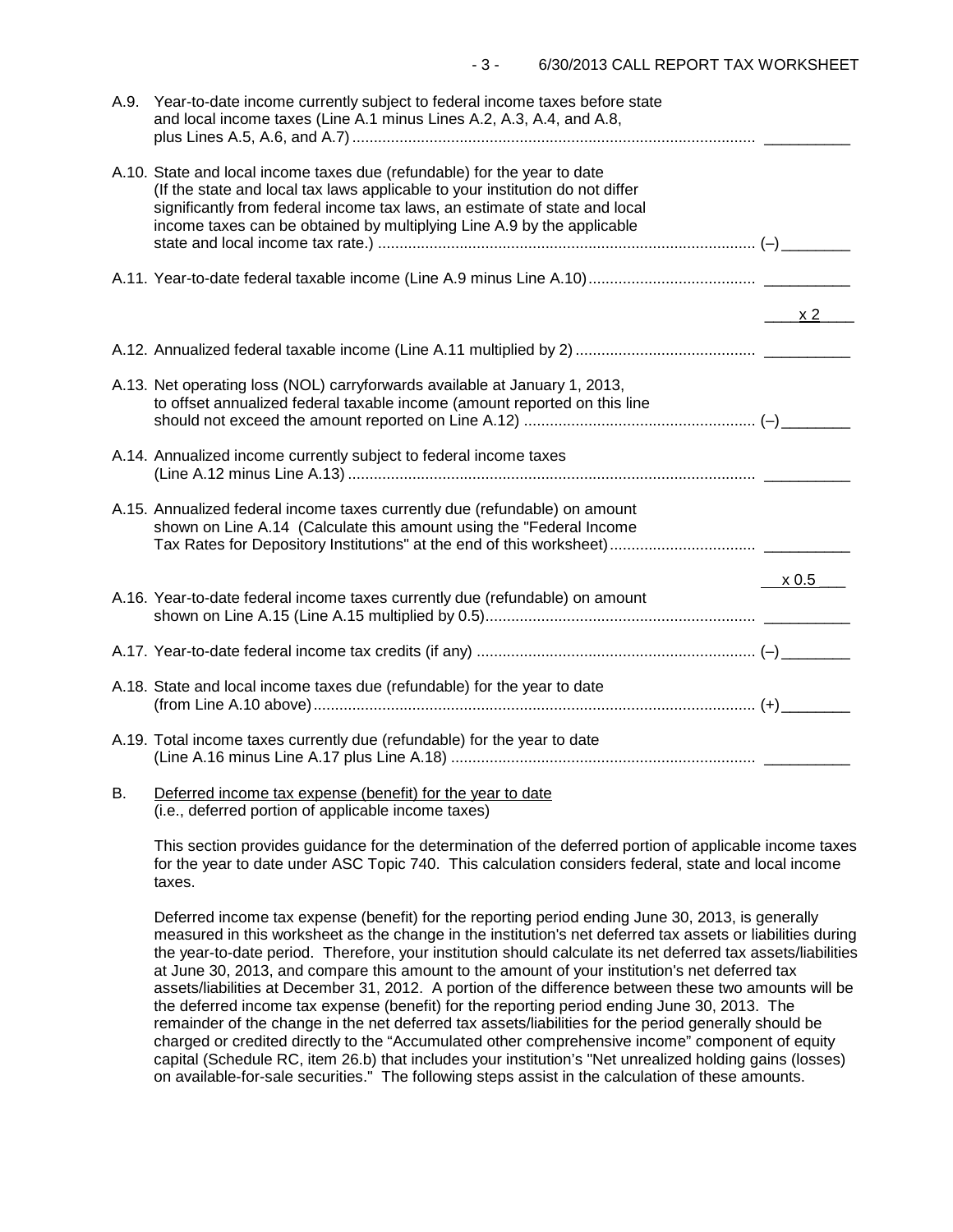### B.1. Identify types and amounts of temporary differences

Temporary differences essentially consist of all differences between the book and tax basis of an institution's assets and liabilities. In identifying these basis differences, an institution should consider assets and liabilities that may not exist on its books (such as repairs capitalized for tax purposes but expensed on the institution's books and Call Report) as well as assets and liabilities that have no tax basis (such as gains deferred on the institution's books and Call Report which have been recognized for tax purposes).

To ensure all temporary differences are identified, institutions should consider preparing a comprehensive tax-basis balance sheet and comparing it to the balance sheet on the institution's Call Report. As these differences are identified, the institution should categorize these amounts as deductible or taxable temporary differences. Also, institutions should not include those book-tax basis differences that are not considered temporary differences under ASC Topic 740. One such example is the excess of the cash surrender value of life insurance over premiums paid (if the policy will be held until the death of the insured).

The definition of temporary differences is similar to "timing differences" used under prior GAAP (i.e., Accounting Principles Board Opinion No. 11 (APB 11)). Timing differences under APB 11 were differences between taxable income and pretax income on the institution's books. However, temporary differences as defined under ASC Topic 740 include additional items that were not previously subject to deferred tax accounting. For example, differences between the assigned values and the tax bases of assets acquired and liabilities assumed in a purchase business combination are temporary differences. Refer to the Glossary entry for "income taxes" in the Call Report instructions and to ASC Topic 740 for additional information about temporary differences.

Listed below are some of the assets and liabilities that are frequently reported differently on an institution's federal income tax return than they are on the institution's books and Call Report. A booktax basis difference for a particular asset or liability may result from one or more temporary differences.

Under ASC Topic 740, the tax effects of most temporary differences are included in an institution's net income. However, the tax effects of certain items specified by ASC Topic 740 are charged or credited directly as a component of an institution's equity capital. The principal item of this type is identified separately below to assist institutions in properly recording their income tax amounts under ASC Topic 740.

Some of the items listed below may not involve temporary differences at your institution. Similarly, there may be other differences that exist in your institution that are not listed below. Institutions should ensure that they properly identify the appropriate differences specific to their institution.

An institution that can reasonably determine its tax basis balance sheet at June 30, 2013, may use the approach in Section B.1.a. to identify some of its temporary differences. If the tax basis balance sheet information at June 30, 2013, is not readily available, the institution may use the approach in Section B.1.b. to provide a reasonable estimate of the temporary differences at that date. Any institution using Section B.1.b. should ensure that the estimation method used for each temporary difference is appropriate for its facts and circumstances. Otherwise, the institution should make appropriate adjustments to Section B.1.b. or else use Section B.1.a. All institutions should complete Section B.1.c. for any other significant temporary differences.

### B.1.a. Differences in book-tax basis approach (COMPLETE ONLY IF A TAX-BASIS BALANCE SHEET IS PREPARED OR AVAILABLE)

Under this approach, record your institution's book and tax bases for the six accounts listed in the following chart. Subtract the tax basis from the book basis to arrive at the difference. Then identify whether the difference is a taxable or deductible temporary difference. Note that a debit (Dr) difference indicates a taxable (T) temporary difference. A credit (<Cr>) difference indicates a deductible (<D>) temporary difference.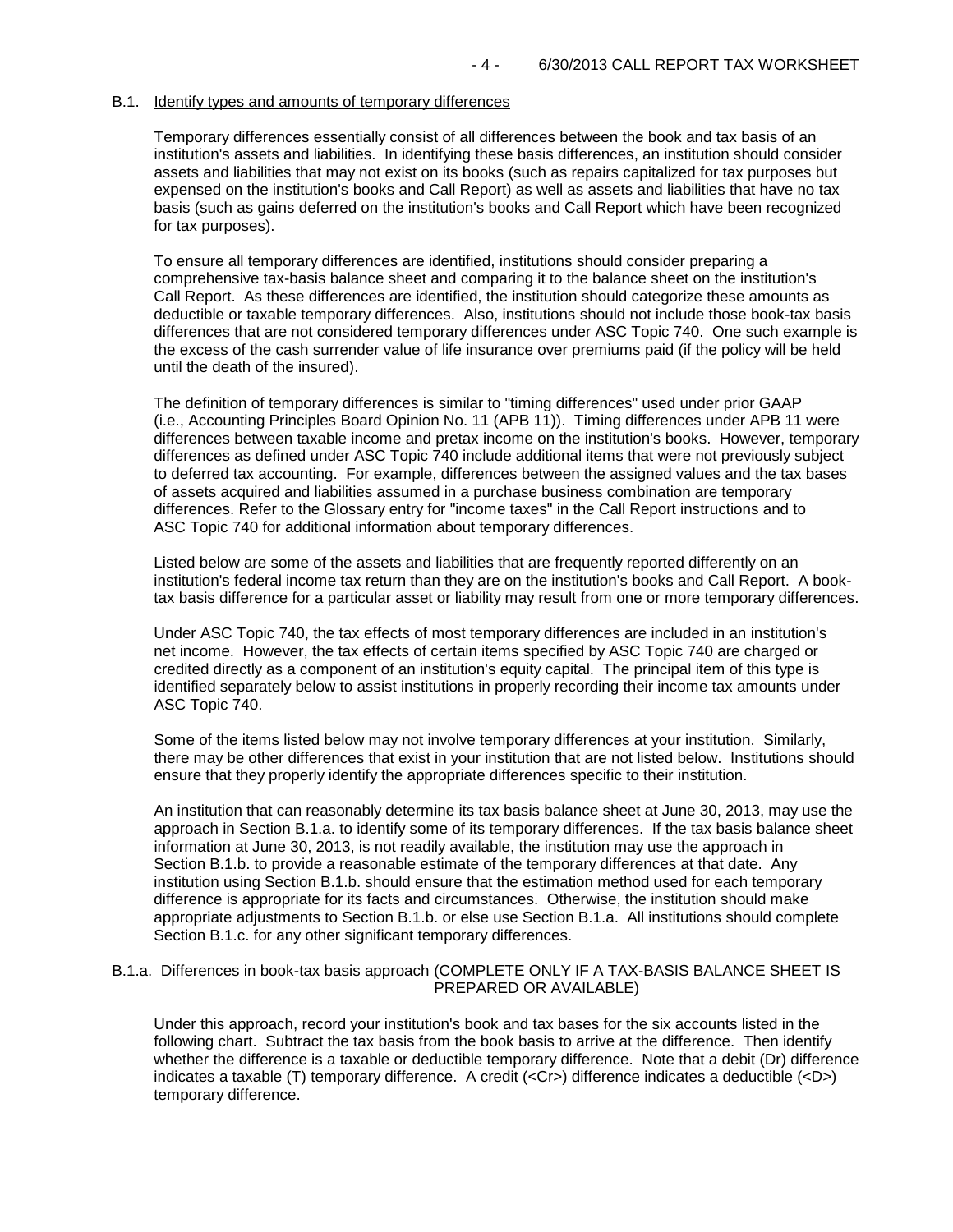B.1.a.1. Temporary differences for which the tax effect is charged or credited directly to equity capital:

|     |                                                                                                         | [A]<br>Book<br><b>Basis</b><br>Dr < Cr | [B]<br>Tax<br><b>Basis</b><br>Dr < Cr | [A]-[B]<br>Differ-<br>ence<br>Dr < Cr | Type<br>T <d></d> |
|-----|---------------------------------------------------------------------------------------------------------|----------------------------------------|---------------------------------------|---------------------------------------|-------------------|
| (1) | Available-for-sale securities<br>recorded at fair value on the books<br>and Call Report but recorded at |                                        |                                       |                                       |                   |

An institution's available-for-sale securities, while reported at fair value on the books and the Call Report, may or may not be reported at fair value (i.e., "marked to market") on the institution's tax return. Institutions should consult their tax advisors when determining the tax status of their available-for-sale portfolio. If an institution's available-for-sale securities are reported differently on the books and Call Report than they are on an institution's tax return, the difference between the book basis and the tax basis of these securities results in a temporary difference and gives rise to a deferred tax asset or liability.

If an institution's available-for-sale securities are also "marked-to-market" on an institution's tax return, there would be no difference between the book and tax basis of these securities. Rather, the amount of the adjustment needed to reflect these securities at their fair value would be included in the institution's current period taxable income. The tax effect of this "mark-to-market" adjustment would be part of taxes currently due or refundable.

B.1.a.2. Temporary differences for which the tax effect is included in net income:

amortized cost on the tax return

÷,

| (2) | Loans<br>[e.g., difference due to origination<br>fees and costs deferred and recognized<br>over the life of the loan on the books<br>and Call Report but recognized when<br>received and paid on the tax return]          | [A]<br><b>Book</b><br><b>Basis</b><br>Dr < Cr | [B]<br>Tax<br><b>Basis</b><br>Dr < Cr | [A]-[B]<br>Differ-<br>ence<br>Dr < Cr | Type<br>T <d></d> |
|-----|---------------------------------------------------------------------------------------------------------------------------------------------------------------------------------------------------------------------------|-----------------------------------------------|---------------------------------------|---------------------------------------|-------------------|
| (3) | Allowance for loan and lease losses (on<br>the books and Call Report)/Tax<br>bad debt reserve (on the tax return) <sup>1</sup>                                                                                            |                                               |                                       |                                       |                   |
| (4) | Other real estate owned<br>[e.g., difference due to writedowns<br>and valuation allowances reflected<br>on the books and Call Report that are<br>not recorded against the tax basis<br>until disposition of the property] |                                               |                                       |                                       |                   |

<span id="page-4-0"></span><sup>1</sup> Savings institutions that previously took bad debt deductions for tax purposes using the percentage-of-taxableincome method set forth in Section 593 of the Internal Revenue Code should treat the book allowance for loan and lease losses as a deductible temporary difference and the excess, if any, of the tax bad debt reserve (that has not yet been recaptured) over the base year reserve balance (generally 1987) as a taxable temporary difference, rather than treating the allowance and the tax bad debt reserve as one difference.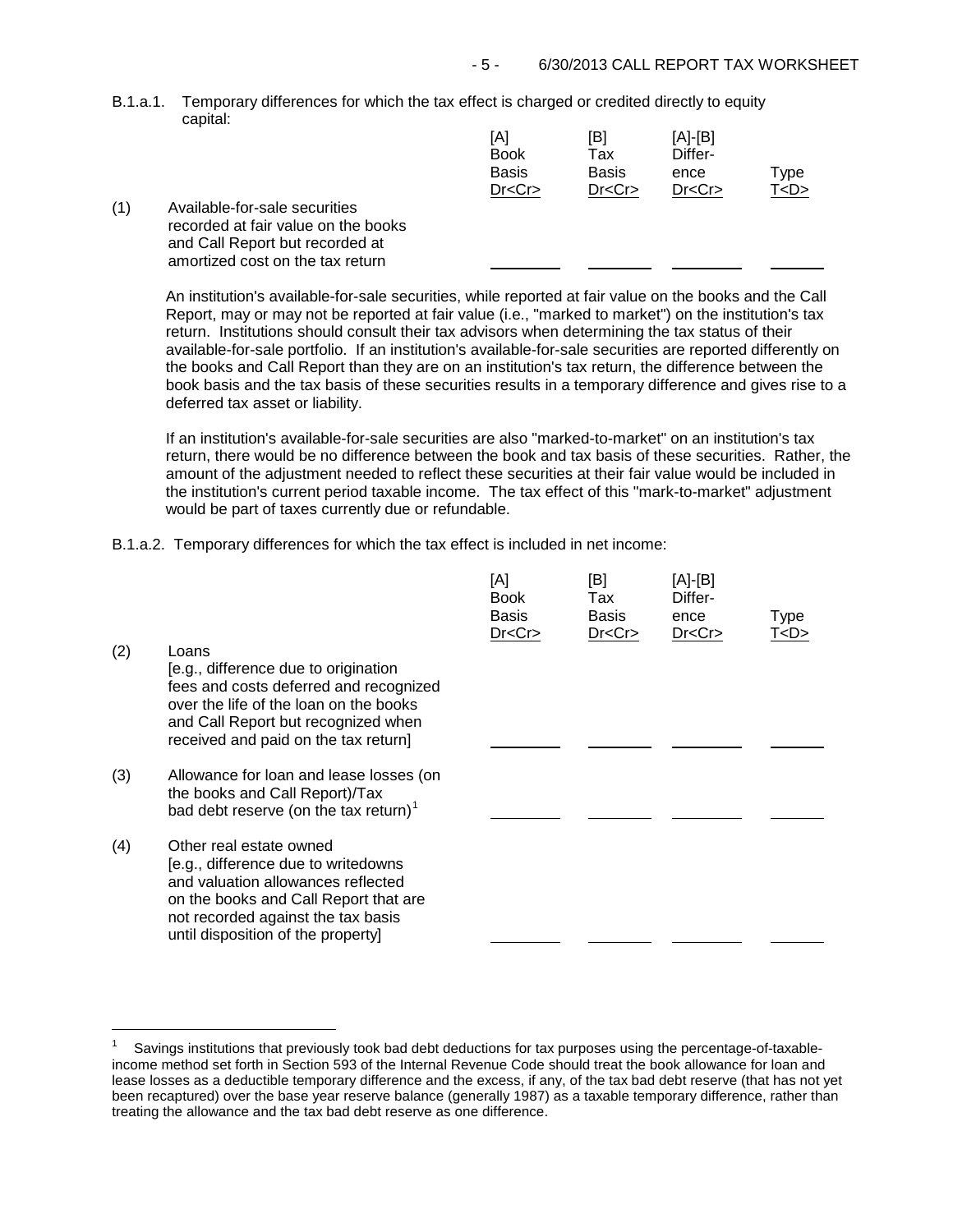| (5) | Premises and equipment, net<br>[e.g., difference due to different<br>depreciation methods and rates for<br>book and tax purposes]                                                    | [A]<br><b>Book</b><br><b>Basis</b><br>Dr < Cr | [B]<br>Tax<br><b>Basis</b><br>Dr < Cr | [A]-[B]<br>Differ-<br>ence<br>Dr < Cr | Type<br>T < D > |
|-----|--------------------------------------------------------------------------------------------------------------------------------------------------------------------------------------|-----------------------------------------------|---------------------------------------|---------------------------------------|-----------------|
| (6) | Interest earned, not collected<br>on loans<br>[e.g., difference due to interest<br>on nonaccrual loans not recorded<br>on books and Call Report but<br>recognized on the tax return] |                                               |                                       |                                       |                 |

B.1.b. Rollforward of Temporary Differences Approach (DO NOT COMPLETE IF SECTION B.1.a. WAS COMPLETED)

NOTE: Changes in temporary differences from December 31, 2012, need only be considered if they are significant in amount. If a change is not significant, use the amount of the temporary difference as of December 31, 2012, in the 6/30/13 Temporary Difference column. Note that a debit (Dr) difference indicates a taxable (T) temporary difference. A credit (<Cr>) difference indicates a deductible (<D>) temporary difference.

B.1.b.1. Temporary differences for which the tax effect is charged or credited directly to equity capital:  $0.30/13$ 

|     |                                                          | Dr < Cr | 0/3U/13<br>Temporary<br><b>Difference</b><br>Dr < Cr | <b>Type</b><br>T <d></d> |  |
|-----|----------------------------------------------------------|---------|------------------------------------------------------|--------------------------|--|
| (1) | Available-for-sale securities                            |         |                                                      |                          |  |
|     | (To be completed only if available-for-sale securities   |         |                                                      |                          |  |
|     | are reported differently on the books and Call Report    |         |                                                      |                          |  |
|     | than on the tax return):                                 |         |                                                      |                          |  |
|     | Balance (at fair value) of available-for-sale securities |         |                                                      |                          |  |
|     | on books and Call Report at 6/30/13                      |         |                                                      |                          |  |
|     | Less: Amortized cost of available-for-sale               |         |                                                      |                          |  |
|     | securities at 6/30/13                                    |         |                                                      |                          |  |
|     | Estimated 6/30/13 temporary difference                   |         |                                                      |                          |  |
|     |                                                          |         |                                                      |                          |  |

NOTE: See the discussion of available-for-sale securities in Section B.1.a.1 above. Institutions should consult their tax advisors when determining the tax status of their available-for-sale securities.

B.1.b.2. Temporary differences for which the tax effect is included in net income:

| (2) | Loans:<br>Difference at 6/30/13 approximates the amount of<br>deferred loan fee income, net of deferred loan | Dr < Cr | 6/30/13<br>Temporary<br><b>Difference</b><br>Dr < Cr | Type<br>T <d></d> |  |
|-----|--------------------------------------------------------------------------------------------------------------|---------|------------------------------------------------------|-------------------|--|
|     | origination costs, on books and Call Report at 6/30/13                                                       |         |                                                      |                   |  |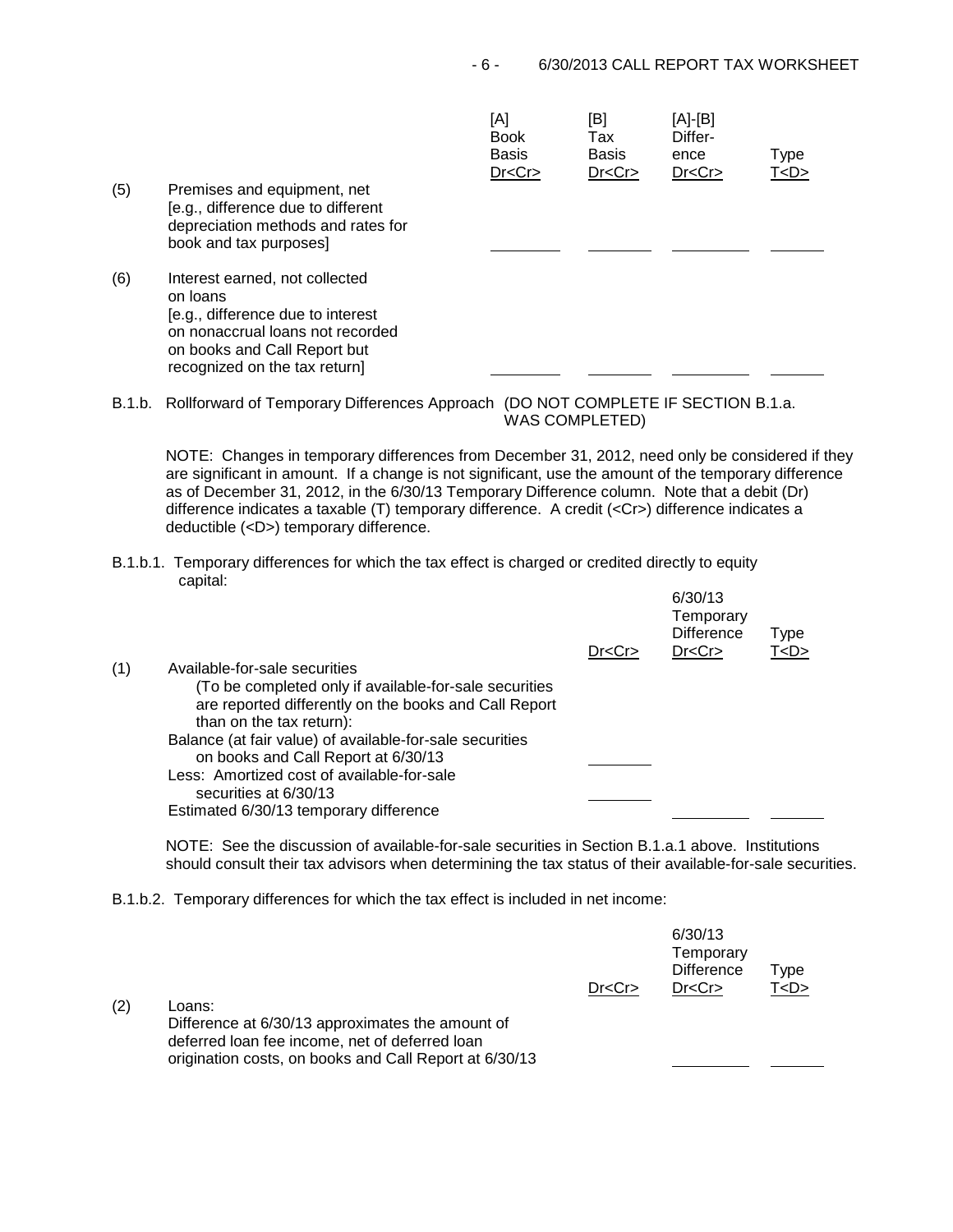| (3) | Allowance for loan and lease losses: <sup>2</sup>                                                                                                                                                                                                                                                                    | Dr < Cr | 6/30/13<br>Temporary<br><b>Difference</b><br>Dr < Cr | <b>Type</b><br>T < D > |
|-----|----------------------------------------------------------------------------------------------------------------------------------------------------------------------------------------------------------------------------------------------------------------------------------------------------------------------|---------|------------------------------------------------------|------------------------|
|     | For institutions on the specific charge-off method for tax<br>purposes (i.e., for institutions with no tax bad debt<br>reserve):<br>Difference at 6/30/13 approximates the balance of the<br>allowance for loan and lease losses on books and<br>Call Report at 6/30/13                                              |         |                                                      |                        |
|     | For institutions on the reserve method for tax purposes:<br>Temporary difference at 12/31/12 T <d><br/>Less: Provision for loan and lease losses on books<br/>and Call Report year to date<br/>Plus: Estimated additions to tax reserve year to date*<br/>Estimated 6/30/13 temporary difference</d>                 |         |                                                      |                        |
|     | * Generally, this amount may be estimated by multiplying<br>the addition to the institution's tax reserve for 2012 by 0.5.                                                                                                                                                                                           |         |                                                      |                        |
| (4) | Other real estate owned:                                                                                                                                                                                                                                                                                             |         |                                                      |                        |
|     | Choose the method from (a) and (b) below that is<br>appropriate for your institution. Do not complete both (a)<br>and $(b)$ .                                                                                                                                                                                        |         |                                                      |                        |
|     | (a) Balance of other real estate owned valuation<br>allowances on books and Call Report at 6/30/13 T <d></d>                                                                                                                                                                                                         |         |                                                      |                        |
|     | (b) Temporary difference at 12/31/12 T <d><br/>Less: Provisions taken year to date on books and<br/>Call Report for properties held on 6/30/13<br/>Plus: Amount of writedowns taken before 1/1/13 on<br/>books for properties sold year to date<br/>Estimated 6/30/13 temporary difference</d>                       |         |                                                      |                        |
| (5) | Premises and equipment, net:                                                                                                                                                                                                                                                                                         |         |                                                      |                        |
|     | Temporary difference at 12/31/12 T <d><br/>Less: Depreciation recorded on books and<br/>Call Report year to date<br/>Plus: Estimated tax depreciation year to date*<br/>Plus/less: Estimate of difference in book and tax basis<br/>of fixed assets sold year to date<br/>Estimated 6/30/13 temporary difference</d> |         |                                                      |                        |
|     | * Generally, this amount may be estimated by                                                                                                                                                                                                                                                                         |         |                                                      |                        |

Generally, this amount may be estimated by multiplying 2012 tax depreciation by 0.5.

<span id="page-6-0"></span> $\overline{c}$ 2 Savings institutions that previously took bad debt deductions for tax purposes using the percentage-of-taxableincome method set forth in Section 593 of the Internal Revenue Code should treat the book allowance for loan and lease losses as a deductible temporary difference and the excess, if any, of the tax bad debt reserve (that has not yet been recaptured) over the base year reserve balance (generally 1987) as a taxable temporary difference, rather than treating the allowance and the tax bad debt reserve as one difference.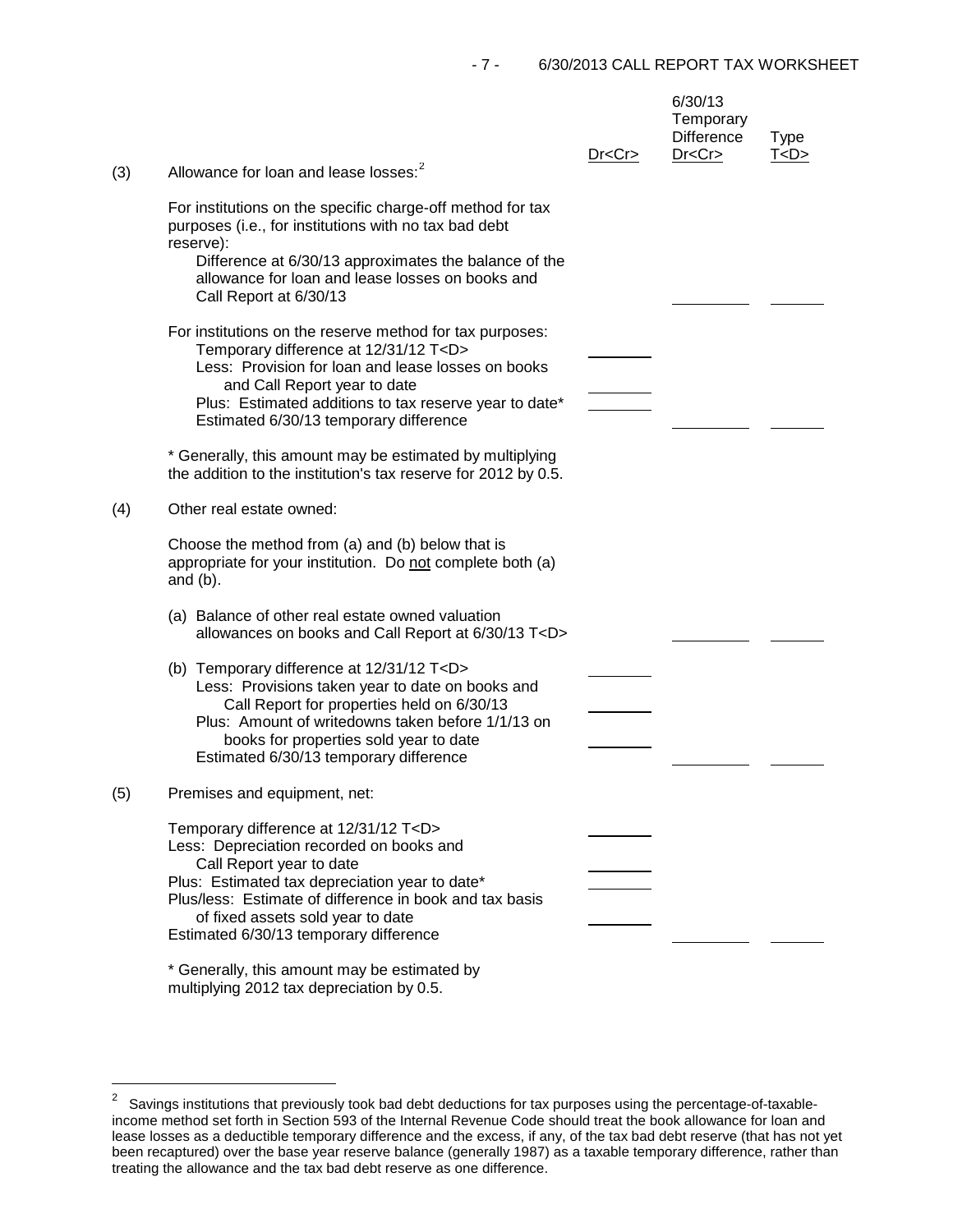| (6) | Interest earned not collected on nonaccrual loans: | Dr < Cr | 6/30/13<br>Temporary<br><b>Difference</b><br>Dr < Cr | Type<br>T <d></d> |
|-----|----------------------------------------------------|---------|------------------------------------------------------|-------------------|
|     | Temporary difference at 12/31/12 T <d></d>         |         |                                                      |                   |
|     | Plus: Estimated additional interest on             |         |                                                      |                   |
|     | nonaccrual loans year to date                      |         |                                                      |                   |
|     | Less: Interest received on nonaccrual              |         |                                                      |                   |
|     | loans year to date                                 |         |                                                      |                   |
|     | Estimated 6/30/13 temporary difference             |         |                                                      |                   |

# B.1.c. Other temporary differences (TO BE COMPLETED BY ALL INSTITUTIONS USING WORKSHEET)

If the institution has other material temporary differences, include those differences below. Indicate whether these other temporary differences are taxable or deductible temporary differences. In addition, any differences for which the tax effect is charged or credited directly to equity capital should be designated accordingly.

Examples of other temporary differences include: accrued liabilities or prepaid expenses recorded differently on the books and Call Report than reported on the tax return, differences in the basis of assets and liabilities resulting from business combinations, investments in stock of unconsolidated subsidiaries (undistributed earnings recognized on the books and Call Report but not in the tax return), and intangible assets which have different amortization periods and/or methods used in the tax return than those used on the books and Call Report.

Note that a debit (Dr) difference indicates a taxable (T) temporary difference. A credit (<Cr>>Cr>) difference indicates a deductible (<D>) temporary difference.

| Other temporary differences: | [A]<br><b>Book</b><br><b>Basis</b><br>Dr < Cr | [B]<br>Tax<br><b>Basis</b><br>Dr < Cr | $[A]-[B]$<br>Differ-<br>ence<br>Dr < Cr | Type<br>T < D > |
|------------------------------|-----------------------------------------------|---------------------------------------|-----------------------------------------|-----------------|
|                              |                                               |                                       |                                         |                 |
|                              |                                               |                                       |                                         |                 |
|                              |                                               |                                       |                                         |                 |

## B.2. Total temporary differences

| a. Total taxable temporary differences for which the tax effect is included<br>in net income (sum of appropriate taxable temporary differences, i.e.,                                                                    |
|--------------------------------------------------------------------------------------------------------------------------------------------------------------------------------------------------------------------------|
| b. Total taxable temporary differences for which the tax effect is charged<br>or credited directly to equity capital (sum of appropriate taxable temporary                                                               |
| c. Total deductible temporary differences for which the tax effect is<br>included in net income (sum of appropriate deductible temporary<br>differences, i.e., differences marked " <d>," identified in Section B.1.</d> |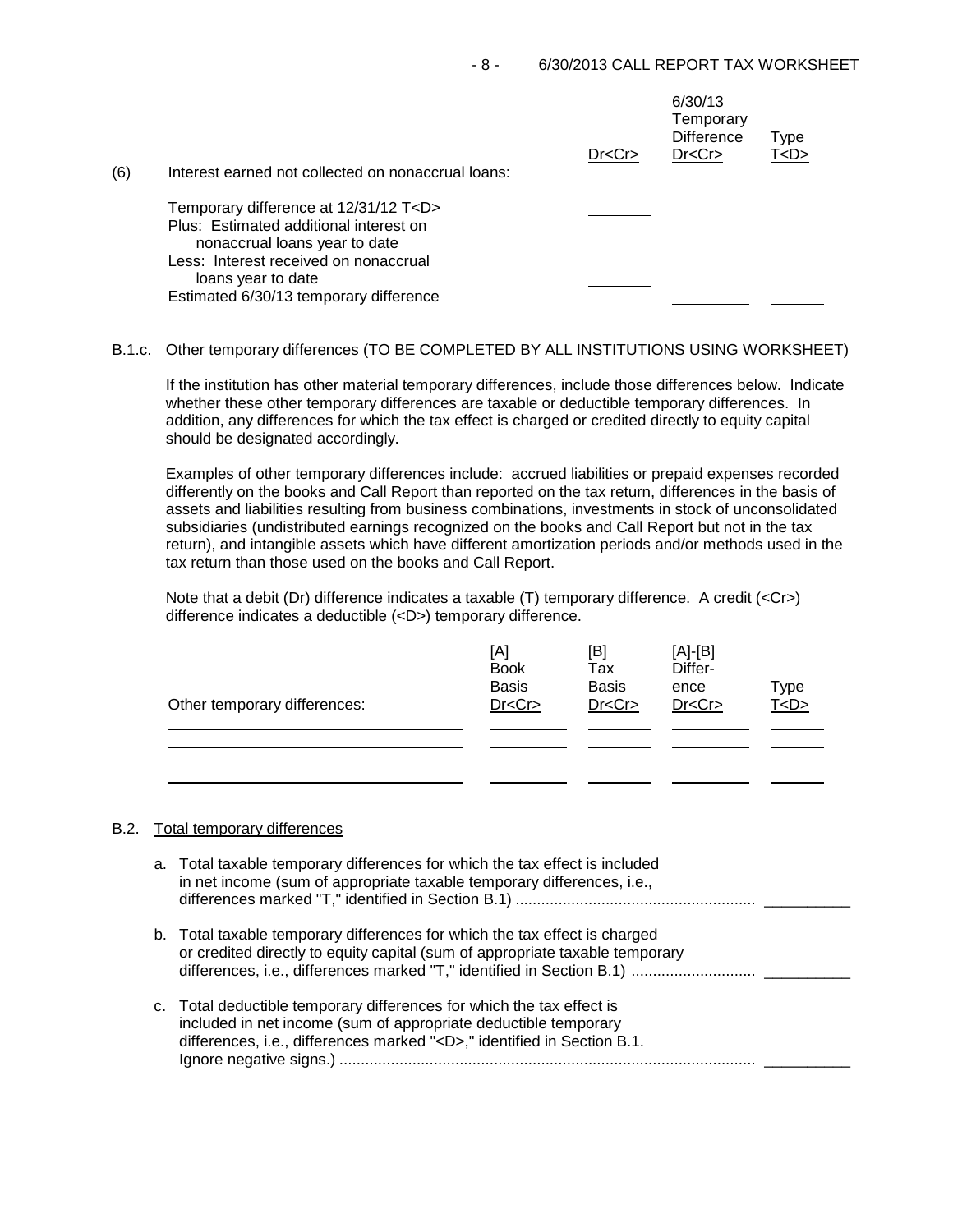| d. Total deductible temporary differences for which the tax effect is charged   |  |
|---------------------------------------------------------------------------------|--|
| or credited directly to equity capital (sum of appropriate deductible temporary |  |
| differences, i.e., differences marked " <d>," identified in Section B.1.</d>    |  |
|                                                                                 |  |

B.3. Identify remaining tax carryforwards, including their expiration dates (add additional lines for additional carryforwards, if necessary)

|      |    | a. Net operating loss (NOL) carryforwards<br>Expiration Date ____________<br>Expiration Date __________                                                                                                                                                                                                                                                                                                                                        | Amount _______________<br>Total  _________________                       |
|------|----|------------------------------------------------------------------------------------------------------------------------------------------------------------------------------------------------------------------------------------------------------------------------------------------------------------------------------------------------------------------------------------------------------------------------------------------------|--------------------------------------------------------------------------|
|      |    | In determining the amount of NOL carryforwards, your institution should consider the effect of<br>any NOL carryforwards used in Section A to reduce taxes currently due. If any amounts<br>were reported in Line A.13, the amount to be reported here can be estimated with the<br>following calculation:<br>NOL carryforwards available at 1/1/13 less<br>[(the amount of NOL carryforwards estimated to<br>be used per Line A.13) $x(0.5)$ ] |                                                                          |
|      |    | b. Tax credit carryforwards<br>Expiration Date ____________<br>Expiration Date _____________                                                                                                                                                                                                                                                                                                                                                   | Amount _____________<br>Amount _______________<br>Total  _______________ |
| B.4. |    | Calculate deferred tax liability for federal income tax purposes at June 30, 2013.                                                                                                                                                                                                                                                                                                                                                             |                                                                          |
|      | a. | Total taxable temporary differences for which the tax effect is included                                                                                                                                                                                                                                                                                                                                                                       |                                                                          |
|      |    | b. Deferred tax liability resulting from taxable temporary differences for<br>which the tax effect is included in net income (Line B.4.a multiplied by<br>the tax rate expected to apply when the amount of taxable temporary                                                                                                                                                                                                                  |                                                                          |
|      | c. | Total taxable temporary differences for which the tax effect is charged                                                                                                                                                                                                                                                                                                                                                                        |                                                                          |
|      |    | d. Deferred tax liability resulting from taxable temporary differences for<br>which the tax effect is charged or credited directly to equity capital<br>(Line B.4.c multiplied by the tax rate expected to apply when the amount<br>of taxable temporary differences result in additional taxable income in                                                                                                                                    |                                                                          |
|      | е. | Total deferred tax liability for federal income tax purposes at                                                                                                                                                                                                                                                                                                                                                                                |                                                                          |
|      |    |                                                                                                                                                                                                                                                                                                                                                                                                                                                |                                                                          |

i<br>I

<span id="page-8-0"></span> $3$  Refer to the discussion of the "applicable tax rate" in the Glossary entry for "income taxes" in the Call Report instructions and to footnote 5 on page 11 of this worksheet for further information.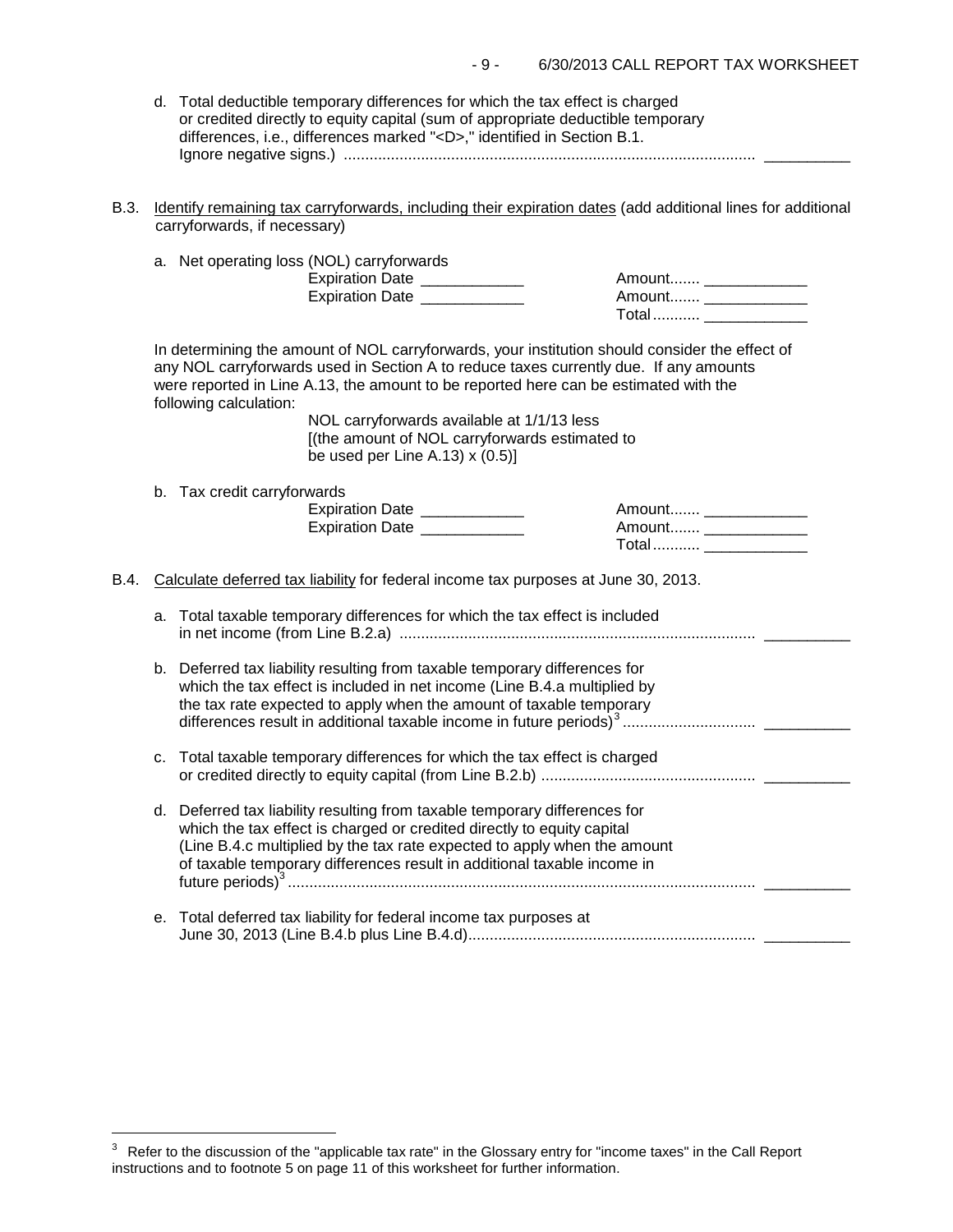### B.5. Calculate deferred tax asset for federal income tax purposes at June 30, 2013.

|         | a. Total deductible temporary differences for which the tax effect is                                                                                                                                                           |
|---------|---------------------------------------------------------------------------------------------------------------------------------------------------------------------------------------------------------------------------------|
|         | b. Deferred tax asset resulting from deductible temporary differences for<br>which the tax effect is included in net income (Line B.5.a multiplied by the<br>tax rate expected to apply when the amount of deductible temporary |
|         | c. Deferred tax asset resulting from net operating loss carryforwards<br>(Line B.3.a multiplied by the tax rate expected to apply when the                                                                                      |
|         | d. Tax credit carryforwards available to reduce taxes payable in future                                                                                                                                                         |
| $e_{1}$ | Total deferred tax assets for which the tax effect is included in                                                                                                                                                               |
| f.      | Total deductible temporary differences for which the tax effect is charged                                                                                                                                                      |
| q.      | Deferred tax asset resulting from deductible temporary differences for<br>which the tax effect is charged or credited directly to equity capital<br>(Line B.5.f multiplied by the tax rate expected to apply when the amount    |
|         | h. Total deferred tax assets for federal income tax purposes before                                                                                                                                                             |

## B.6. Assessing the need for a valuation allowance

Institutions must consider all available evidence, both positive and negative, in assessing the need for a valuation allowance to reduce the total deferred tax assets for federal income tax purposes in Line B.5.h to the amount that is more likely than not to be realized. The future realization of deferred tax assets ultimately depends on the existence of sufficient taxable income of the appropriate character in either the carryback or carryforward period. Four sources of taxable income may be available to realize deferred tax assets:

- (1) Taxable income in carryback years (which can be offset to recover taxes previously paid),
- (2) Reversing taxable temporary differences,
- (3) Future taxable income (exclusive of reversing temporary differences and carryforwards), and
- (4) Tax-planning strategies.

i<br>I

In general, positive evidence refers to the existence of one or more of the four sources of taxable income. To the extent evidence about one or more sources of taxable income is sufficient to support a conclusion that a valuation allowance is not necessary (i.e., the institution can conclude that the

<span id="page-9-0"></span><sup>4</sup> Refer to the discussion of the "applicable tax rate" in the Glossary entry for "income taxes" in the Call Report instructions and to footnote 5 on page 11 of this worksheet for further information.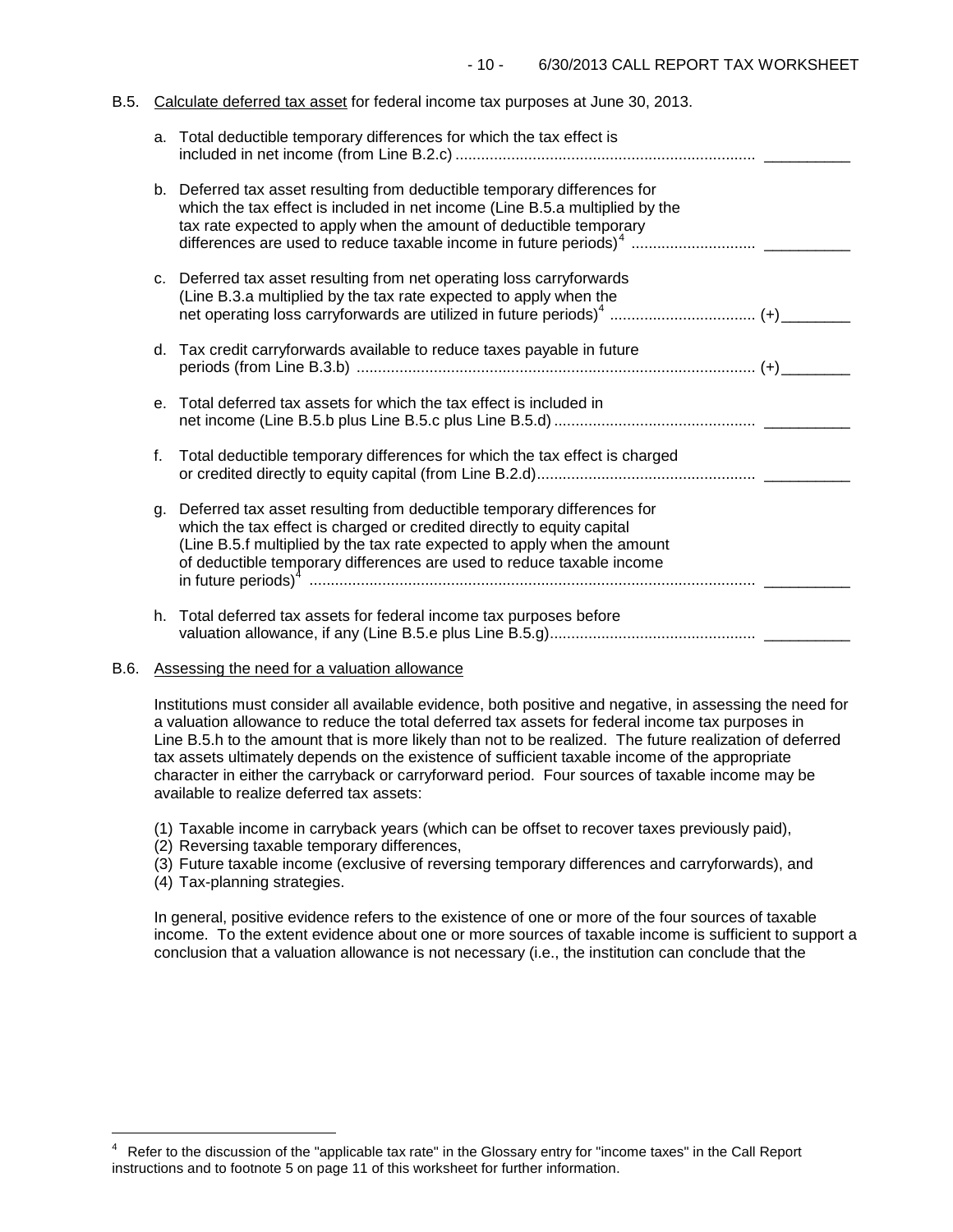deferred tax asset is more likely than not to be realized), other sources need not be considered. However, if a valuation allowance is needed, each source of income must be evaluated to determine the appropriate amount of the allowance needed.

Evidence used in determining the valuation allowance should be subject to objective verification. The weight given to evidence when both positive and negative evidence exist should be consistent with the extent to which it can be objectively verified. Under ASC TOPIC 740, the existence of a cumulative loss for the prior three years is significant negative evidence that would be difficult for an institution to overcome.

Refer to the discussion of the "valuation allowance" in the Glossary entry for "income taxes" in the Call Report instructions for further information.

|      | Line B.6:<br>Valuation allowance to reduce the total deferred tax assets for federal<br>income tax purposes in Line B.5.h to the amount that is more likely                                                                                                                                                                                                                                                               |
|------|---------------------------------------------------------------------------------------------------------------------------------------------------------------------------------------------------------------------------------------------------------------------------------------------------------------------------------------------------------------------------------------------------------------------------|
| B.7. | Deferred tax asset for federal income tax purposes, net of valuation                                                                                                                                                                                                                                                                                                                                                      |
| B.8. | Net deferred tax asset (liability) for federal income tax purposes at June 30,<br>2013 (Line B.7 minus Line B.4.e) (Report this amount in Schedule RC-F,                                                                                                                                                                                                                                                                  |
| B.9. | Net deferred tax asset (liability) for which the tax effect is included in<br>net income for federal income tax purposes at June 30, 2013 [Line B.5.e                                                                                                                                                                                                                                                                     |
|      | B.10. Net deferred tax asset (liability) for which the tax effect is included in net<br>income for federal income tax purposes at December 31, 2012 [This<br>amount is from Line B.9 of the 12/31/12 Call Report tax worksheet.]                                                                                                                                                                                          |
|      | B.11. Year-to-date deferred income tax expense (benefit) for federal income tax<br>purposes (determined as the change for the period in the net deferred tax<br>asset or liability for which the tax effect is included in net income)                                                                                                                                                                                    |
|      | NOTE: The change in an institution's net deferred tax asset (liability) for which<br>the tax effect is charged or credited directly to equity capital is not reported<br>as part of an institution's deferred tax income tax expense (benefit).                                                                                                                                                                           |
|      | B.12. Year-to-date deferred income tax expense (benefit) for state and local tax<br>purposes. This amount must be computed if the tax laws of the institution's<br>state and local tax authorities differ significantly from the federal tax laws. <sup>5</sup><br>Compute this amount by performing the calculation outlined in Lines B.1<br>through B.11, considering only deferred tax asset and liability amounts for |

i<br>L

<span id="page-10-0"></span> $5$  In assessing whether a separate calculation is necessary, the institution should consider any differences in loss carryback or carryforward periods, or in other provisions of the tax law. If the tax laws of the state and local jurisdictions do not differ significantly from federal income tax laws, then the calculation of deferred income tax expense (benefit) can be made in the aggregate. The institution would complete Lines B.1 through B.11 on the worksheet considering both the federal and state and local income tax rates. The rate used should consider whether amounts paid in one jurisdiction are deductible in another jurisdiction. For example, since state and local taxes are deductible for federal income tax purposes, the aggregate combined rate generally would be (1) the federal tax rate plus (2) the state and local tax rate minus (3) the federal tax effect of the deductibility of the state and local taxes at the federal tax rate.